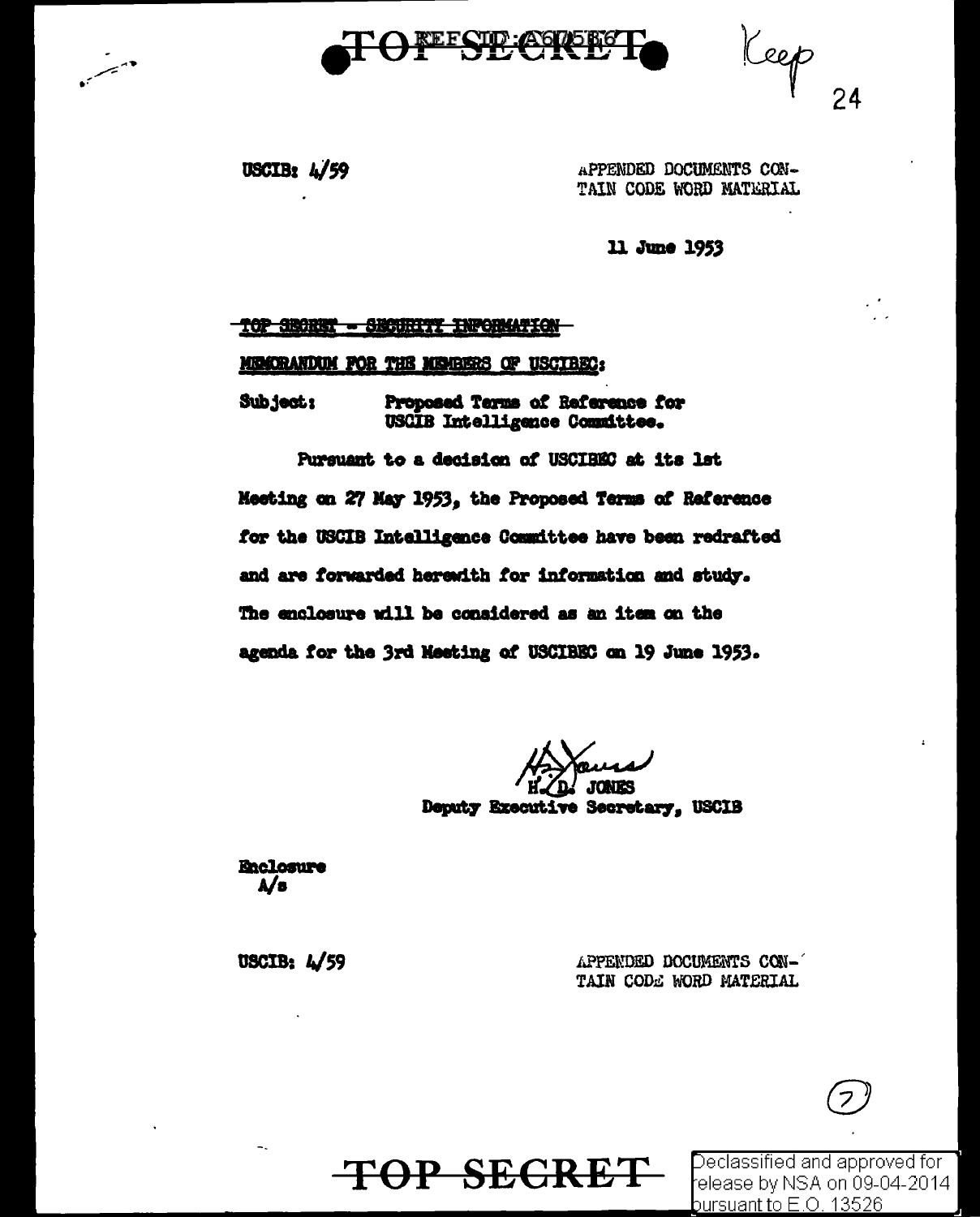## **B SEERIE: 267536A NOE**

 $11 - 2/142$ 2 June 1953 PROPOSED USCIB DIRECTIVE NUMBER  $\mathcal{L}$  (CIBD  $\#$ PURPOSE, MISSION, COMPOSITION, AND FUNCTIONS OF THE USC IB INTELL IGENCE COLMITTEE

## PURPOSE:

1. To assist the United States Communications Intelligence Board (USCIB) and the USCIB Executive Committee in the discharge of their prescribed duties and responsibilities, there is hereby established the United States Communications Intelligence Board Intelligence Committee, whose terms of reference are set forth herein.

## **MISSION:**

2. To advise USCIB and the Executive Committee on intelligence matters.

3. To advise the USCIB Executive Committee on intelligence requirements and their priorities. To establish and forward to the Director of NSA detailed information requirements needed to fulfill the intelligence requirements established by the Executive Committee.

4. To furnish guidance to the Director, NSA on the implementation of intelligence requirements.

#### **COMPOSITION:**

5. The Intelligence Committee shall be composed of one representative and an alternate from each of the member departments and agencies of USCIB, to be designated by the incumbent USCIB member. A permanent non-voting Chairman of the Intelligence Committee shall be nominated from among the personnel assigned to the executive secretariat by the Executive Secretary, USCIB, and approved by the Executive Committee.

### **FUNCTIONS:**

6. The Committee shall consider the intelligence requirements of each USCIB member and present those requirements in priority order to the Executive Committee.

Page 1 of 3 pages Copy 38 of 55 copies

## AFSA Form 781-C13S 1 Jul 32 TOP SEGRET CANOE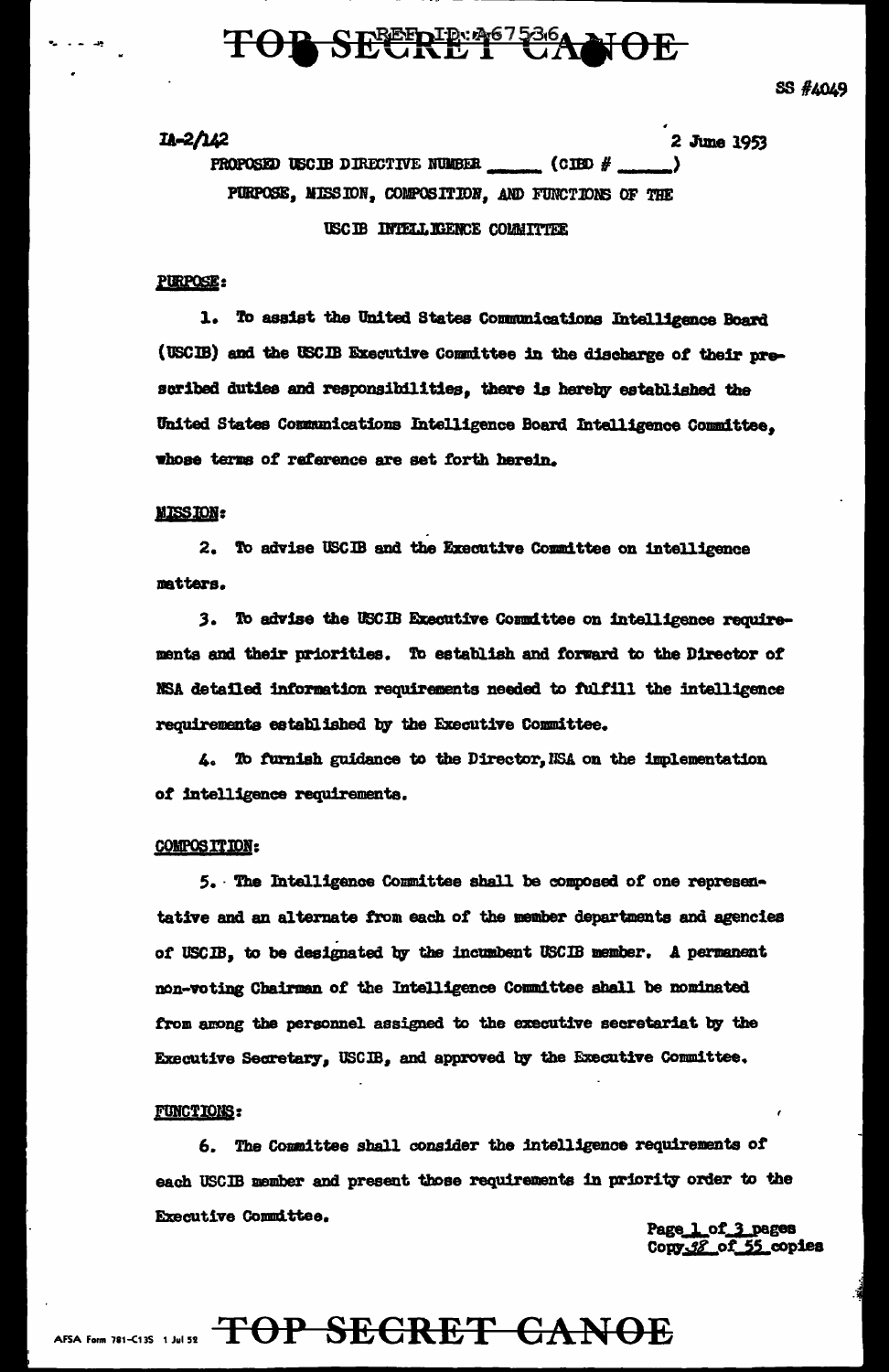# TOP SECRET CANOE

7. The Committee shall identify conflicts among requirements arising from limitations in available collection and production facilities, and resolve these conflicts, or, failing to do so, submit them to the USCIB Executive Committee for resolution.

8. The Committee will assess NSA publications in order to:

a. Apprise the Executive Committee and the Director of NSA as to the degree these publications fulfill USCIB intelligence requirements, and

b. Provide guidance to the Director. NSA on the method of presentation of NSA's product.

9. The Intelligence Committee shall serve as a standing group for USCIB and USCIBEC to consider other intelligence matters of common interest for which USCIB is responsible, and make recommendations on all such matters. Such recommendations shall be forwarded to the Executive Committee for action unless specifically directed otherwise by USCIB.

10. It shall be the function of the NSA representative to advise the Committee concerning:

a. The NSA current and long range capabilities with respect to the collection and production of information on specific USCIB communications intelligence requirements, including the relative expenditure of effort involved, and

b. The requirements of NSA for documents, studies, and other information prepared by the intelligence departments or agencies, which support its technical operations.

### PROCEDURES:

11. The Intelligence Committee shall meet regularly at the call of the Chairman. A special meeting may be called if, in the opinion of the Chairman or any member of the Committee, circumstances warrant such action.

12. An agenda shall be prepared by the Chairman in advance of each regular meeting. Any member of the Intelligence Committee may place an item on the agenda by notifying the Chairman in writing, or by introducing

> Page 2 of 3 pages Copy38 of 55 copies

AFSA Form 781-C13S 1 Jul 52 TOP SECRET CANOE